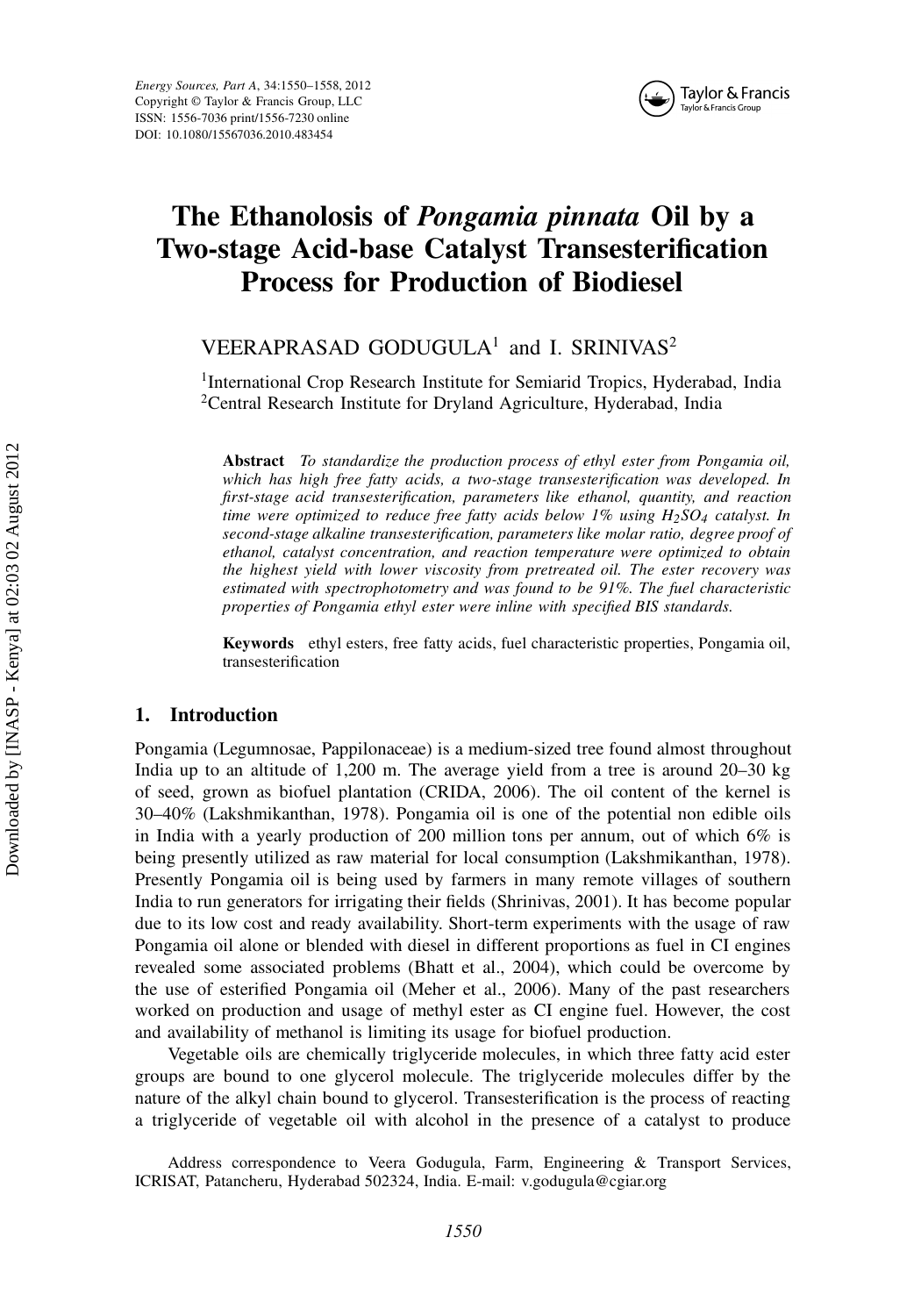fatty acid esters and glycerol. Many researchers reported that the neat vegetable oils or refined oils with free fatty acids content less than  $1\%$  (acid value less than  $2\%$ ) be used in the transesterification process to obtain maximum ester formation (Freedman and Pryde, 1981). The parameters of the esterification process, like molar ratio, reaction time, reaction temperature, catalyst type and concentration, and settling time, have a profound effect on recovery of ester. The esterification process was rapid with an alkalibased catalyst rather than base catalyst. However, an acid base catalyst can be used for low grade fat or oils having high free fatty acids content as fatty acids deactivate the alkaline reaction (Freedman et al., 1984). Ester conversion is strongly affected by molar ratio of alcohol to oil, and a higher molar ratio is required in an acid-catalyzed process compared to an alkali-catalyzed process (Canakci and Van Gerpen, 1999). Esterification reaction starts at room temperature but maximum recovery of ester is observed at reaction temperatures closer to the boiling point of alcohol used in the reaction and again recovery decreased after boiling point due to the evaporation of alcohol in the reaction (Freedman et al., 1984). All of these parameters influenced the biodiesel production significantly. It is observed from the literature that limited findings were reported on ethanolosis of nonedible oil having high free fatty acid content. Pongamia oil that has high free fatty acids needs to be transesterifed before using as an engine fuel. Hence, this article highlights the attempts made for development of ethyl ester production process for Pongamia oil. Ethanol was used in this experiment to replace methanol because it is cheaper and renewable in nature. The authors' experiments in the lab closely agreed with the reported literature that the presence of high free fatty acids (FFA; due to the presence of non saturated fatty acids) made the transesterification reaction difficult due to formation of soap with an alkaline catalyst. In the present set of experiments, the alternative route of using an acid-base catalyst was standardized for biodiesel production from Pongamia oil.

# 2. Materials and Methods

Commercially available Pongamia seeds were procured from a local market and the oil was extracted using a conventional oil expeller, which is normally used for edible oil extraction. The experiments for production of ethyl ester from Pongamia oil were carried out at Central Research Institute for Dry Land Agriculture, Hyderabad. The crude Pongamia oil obtained by the expeller was greenish yellow in color. The fatty acids profile of experimental Pongamia oil is given in Table 1. Its acid value (which is the indication for

| Sl. no.        | Fatty acids     | Structure | Formula           | Composition,<br>% |
|----------------|-----------------|-----------|-------------------|-------------------|
|                | Palmatic acid   | 16:0      | $C_{16}H_{32}O_2$ | 10.6              |
| $\overline{2}$ | Stearic acid    | 18:0      | $C_{18}H_{36}O_2$ | 6.8               |
| 3              | Oleic acid      | 18:1      | $C_{18}H_{34}O_2$ | 49.0              |
| 4              | Linoleic acid   | 24:0      | $C_{24}H_{48}O_2$ | 19.3              |
| 5              | Arachidic acid  | 20:1      | $C_{20}H_{40}O_2$ | 4.1               |
| 6              | Behenic acid    | 22:0      | $C_{22}H_{44}O_2$ | 5.3               |
|                | Lignoceric acid | 18:2      | $C_{18}H_{32}O_2$ | 2.4               |

Table 1 Fatty acid composition of Pongamia oil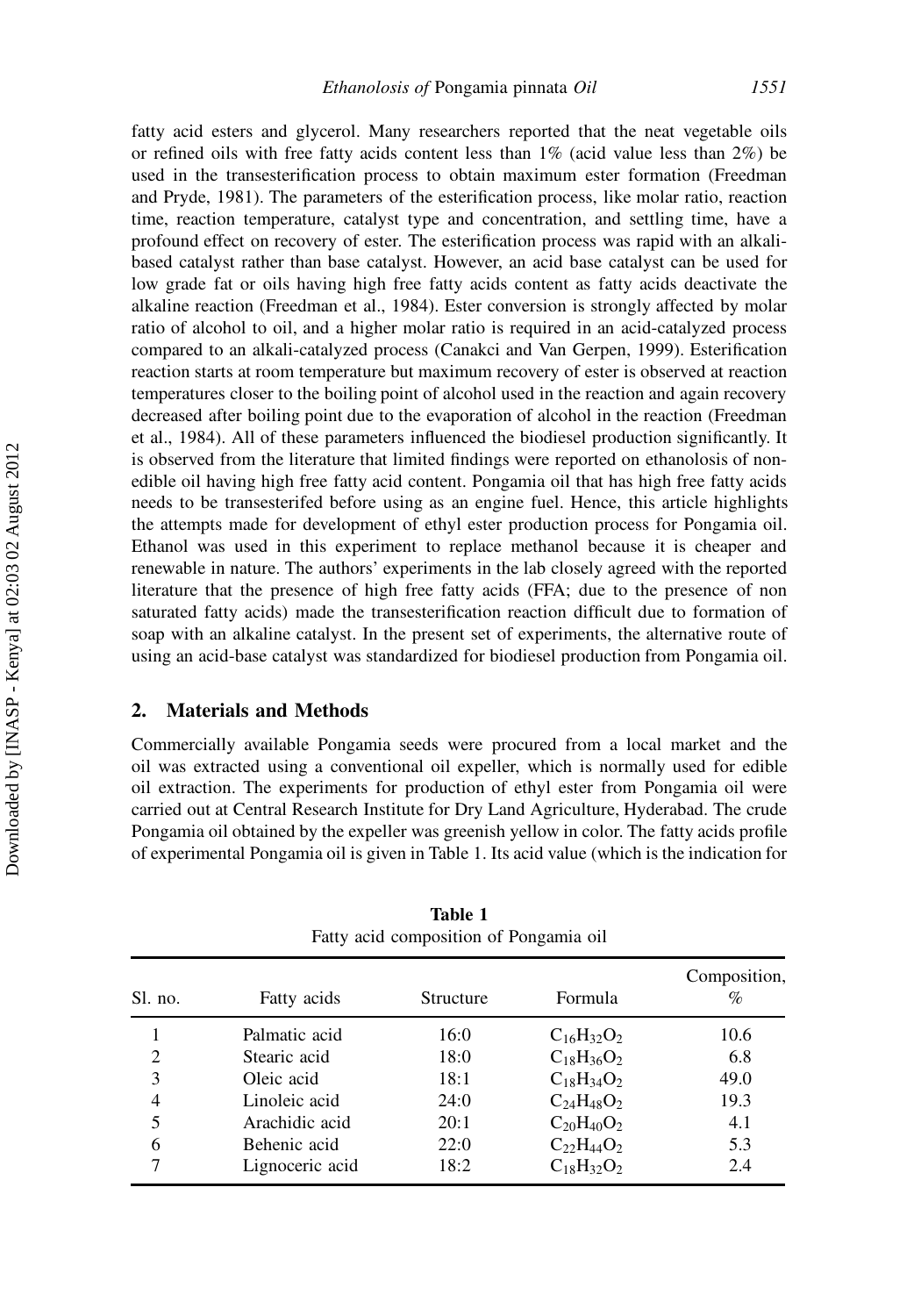presence of free fatty acids) was determined by a standard titrimetry method described by Cox and Pearson (1962). The oil had an initial acid value of  $16.02 \text{ mg } KOH/g$ corresponding to a FFA value of 8%, which is far above the 1% limit for satisfactory transesterification reaction using alkaline catalyst. Therefore, FFAs were first converted to esters in the pretreatment process using an acid catalyst  $(H_2SO_4, 1\% \text{ v/v})$  to reduce the acid value of Pongamia oil below 2 mg KOH/g. Experiments were conducted in a laboratory-scale set up, which consisted of 250 cc glass flasks with air tight caps that retained vaporized ethanol if any were present in the reaction mixture. The flasks were kept in a water bath shaker maintained at  $70^{\circ}$ C temperature just below the boiling point of ethanol, and the mixture was stirred at the same rate for all runs by constant shaker speed.

#### 2.1. Pretreatment Process

The pretreatment reaction was carried out with different ethanol-to-oil ratios (0.15, 0.20, 0.25, 0.30, 0.35, and 0.40 v/v) and reaction times (0.5, 1.0, 1.5, and 2.0 h) at  $70^{\circ}$ C reaction temperature were used to investigate their influence on the acid value of crude Pongamia oil. After the reaction, the mixture was allowed to settle for 1 h in a separating funnel and the ethanol–water fraction that separated at the top was removed. The progress of reaction was monitored by measuring acid value at frequent intervals. The acid value of the product that separated at the bottom of separating funnel was determined by using the standard titration method. The final product produced with the lowest quantity of ethanol and least reaction time with an acid value less than 2 mg KOH/g was used for the main transesterification reaction.

# 2.2. Alkaline Catalyst Transesterification Process

In order to standardize the process parameters, the effect of variables, such as three levels of molar ratios (3:1, 6:1, and 8:1), four levels of degree proof of ethanol (140, 150, 160, and 170°), six levels of catalyst (KOH) concentration (1.0, 1.25, 1.5, 1.75, 2.0, and 2.25%), and four levels of reaction temperature (30, 60, 70, and  $80^{\circ}$ C), were studied in the experiment. In the present study, aqueous ethanol of different degree proof was used in place of anhydrous ethanol to improve polarity for dissolving the specified amount of catalyst. Reaction with ethanol having 180, 190, and 200° (absolute ethanol) proof did not take place due to lower polarity, which made it difficult for the catalyst to be dissolved. The esterification was carried out at 3:1, 6:1, and 8:1 molar ratios in order to obtain maximum recovery of ester with the lowest possible kinematic viscosity by preliminary experiments. The reaction was carried out at selected molar ratio and degree proof of alcohol at different levels of catalyst concentration for different reaction temperatures in a shaking water bath and then allowed to settle for 24 h in order to separate the lighter ester layer at the top and heavy glycerol layer at the bottom.

# 2.3. Estimation of Ester Recovery in Transesterification Reaction

The conversion of Pongamia oil to ester was estimated by comparing the glycerol content in the vegetable oil and its ester at different reaction times with different variables of molar ratio, degree of proof of ethanol, catalyst concentration, and reaction temperature. The glycerol content was estimated using spectrophotometry as per the method of Renkonen as reported by Work and Work (1972). A Systronics (model 169, Systronics, Gujarat,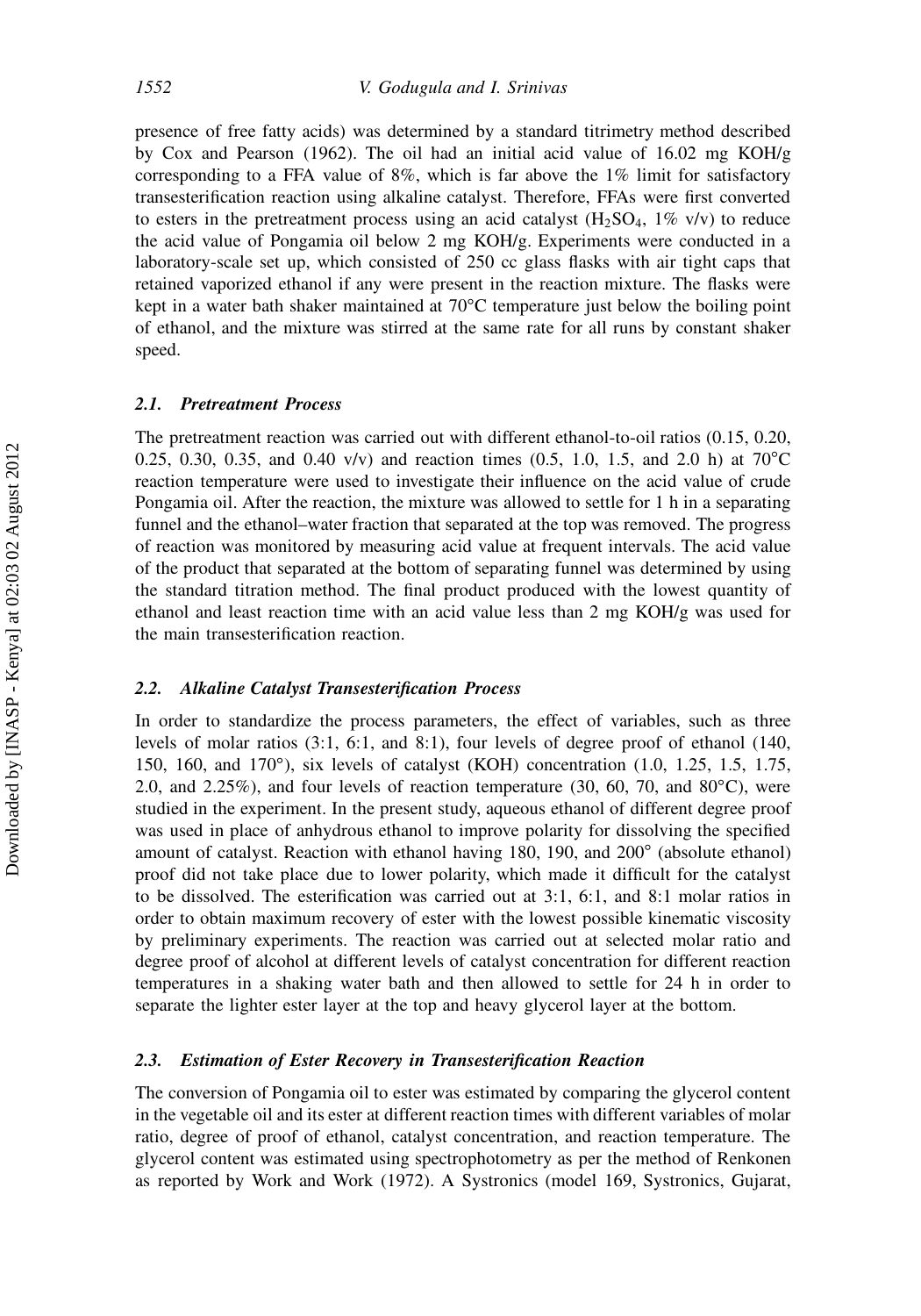India) spectrophotometer was used to measure the absorbance of standard glycerol having selected micromole, blank, and glycerol present in the samples (Sangha et al., 2000).

#### 2.4. Characteristic Fuel Properties

The fuel properties, namely density at  $15^{\circ}$ C; kinematic viscosity at  $38^{\circ}$ C; flash and fire point; cloud and pour point; ash content; carbon residue; acid value; and gross heat of combustion of Pongamia oil, Pongamia biodiesel, and conventional diesel, were determined as per the procedure given by the Bureau of Indian Standards, New Delhi.

#### 3. Results and Discussion

#### 3.1. Effect of Ethanol Quantity and Reaction Time on Acid Value during the Pretreatment Process

The changes in the acid value of the mixture on pretreatment are plotted in Figure 1, to show the nature of variation. From this figure, it was observed that the rate of reaction was greatly influenced by both the quantity of ethanol and reaction time. The reaction progressed rapidly during the first hour showing over 50% reduction in acid values at low ethanol and over 80% for high ethanol ratios. After 1 h, there was no significant reduction in the acid value. This may be due to the effect of water produced during the esterification of FFA, which prevented further reaction. Since the reaction time was not that effective after 1 h, the ethanol quantity was increased for further investigation. With the ethanol-to-oil ratio increased beyond 0.35, the acid value could be lowered in the desirable range of 2 mg KOH/g. The combination of 0.35 v/v ethanol-to-oil ratio and a 1-h reaction time reduced the acid value from 16.02 to 1.98 mg KOH/g and was selected as optimum for the pretreatment process.



Figure 1. Effect of reaction time and ethanol to oil ratio on acid value of Pongamia oil during pretreatment process.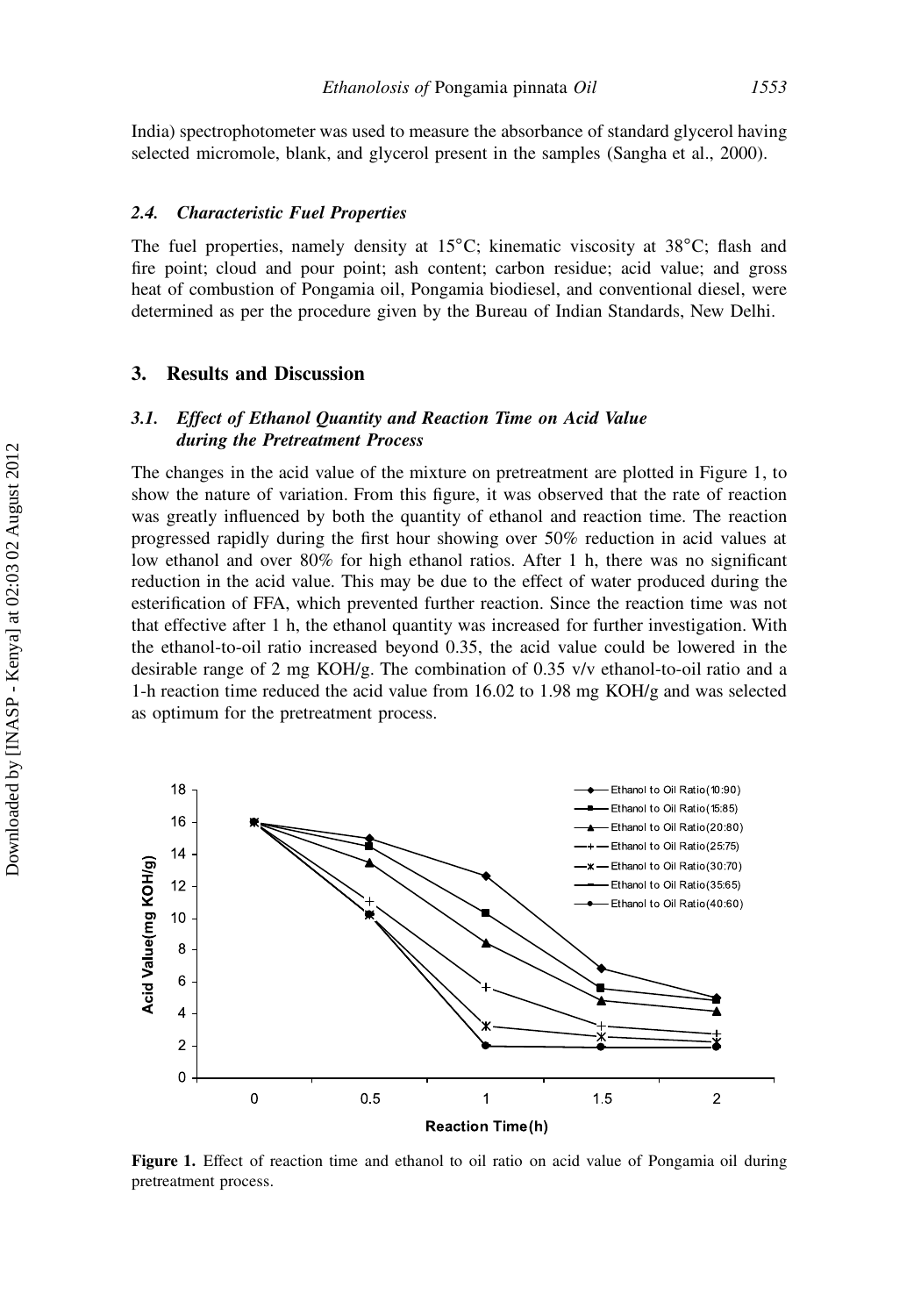

Figure 2. Effect of catalyst (KOH) concentration on Pongamia ethyl ester yield.

# 3.2. Effect of Catalyst Concentration on Pongamia Ethyl Ester Recovery and Kinematic Viscosity

The transesterification reaction of pretreated Pongamia oil was carried out with different catalyst (KOH) concentrations of 1 to 2.25 wt% of oil at 70 $^{\circ}$ C with ethanol of 160 $^{\circ}$  proof in the ratio of 6:1 with oil. The yield of ethyl ester with reaction time and its viscosity with reaction time at different catalyst (KOH) concentrations are plotted in Figures 2 and 3, respectively. The recovery of Pongamia ethyl ester observed at different process parameters for 60 min varied between 52 to 93% and kinematic viscosity varied between 22.43 to 7.12 cSt. The Pongamia ethyl ester having the lowest kinematic viscosity of 7.12



Figure 3. Effect of catalyst (KOH) concentration on kinematic viscosity of Pongamia ethyl ester.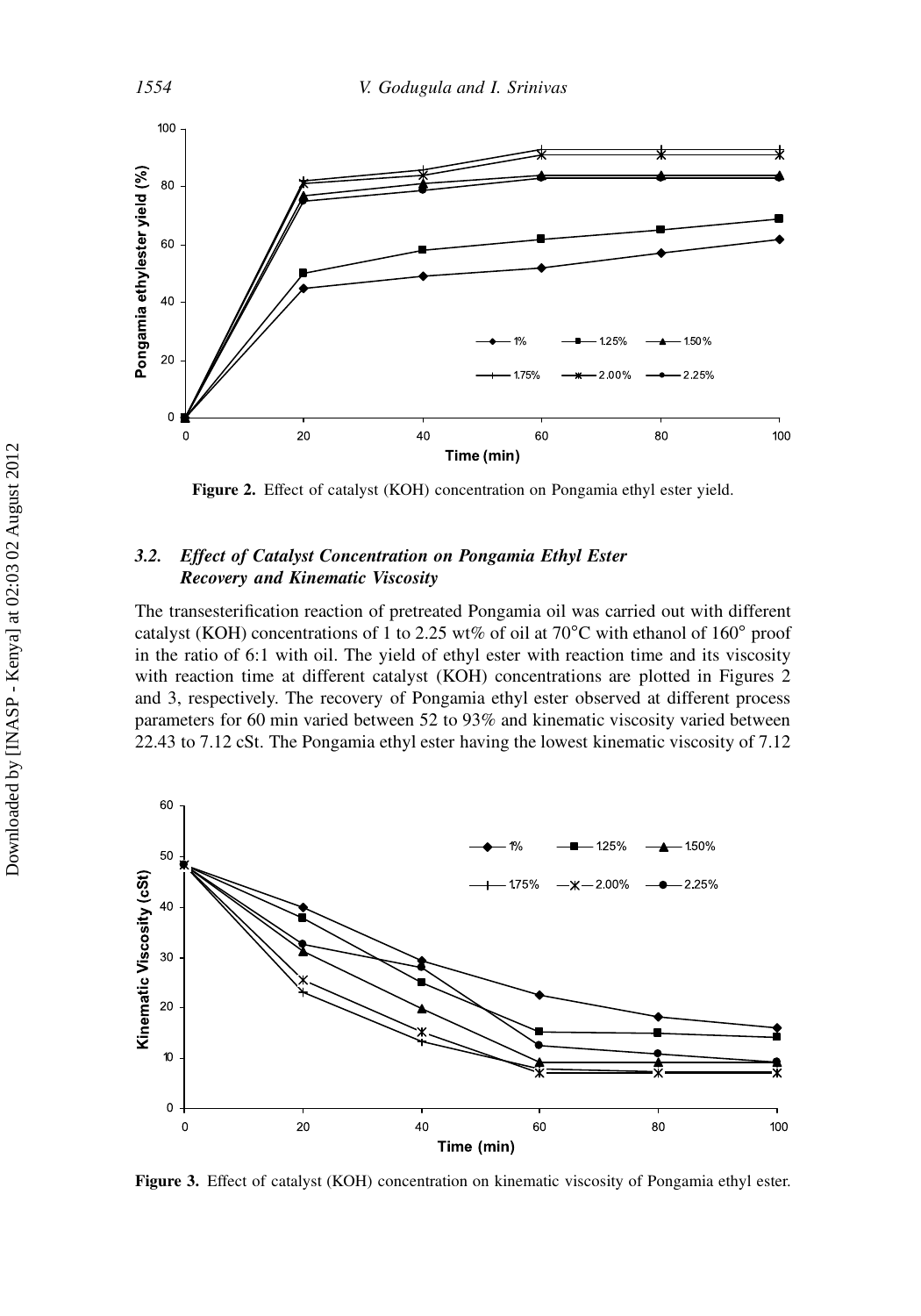

Figure 4. Effect of molar ratio on Pongamia ethyl ester yield.

cSt was obtained when the pretreated Pongamia oil was reacted with  $160^\circ$  proof ethanol in 6:1 molar ratio at  $70^{\circ}$ C reaction temperature for 60 min in the presence of  $2\%$  KOH; ester having a viscosity of 7.54 cSt was obtained with 1.75% KOH concentration keeping other parameters remaining constant. It was observed that an increase in KOH catalyst concentration beyond 2% showed a decrease in the ethyl ester recovery due to formation of soap, which led to the increase in viscosity of the ester. Although 1.75% KOH catalyst concentration gave a slightly higher recovery of 93% as compared to 91% for 2.0% KOH catalyst concentration, keeping the viscosity in view of 2.0% KOH catalyst concentration was optimal for the alkaline transesterification process.

#### 3.3. Effect of Molar Ratio on Pongamia Ethyl Ester Recovery

The effect of molar ratio on Pongamia ethyl ester recovery was studied by comparing the recovery of Pongamia ethyl ester with reaction time at selected molar ratios of 3:1, 6:1, and 8:1 at  $70^{\circ}$ C with 160<sup>°</sup> proof of ethanol as shown in Figure 4. From the experiments, it was observed that the ester recovery was increased with an increase in molar ratio. The maximum ester yield was obtained with the molar ratio of 6:1. The ethyl ester recovery more or less remains the same with a further increase in molar ratio and it reduced with a decrease in molar ratio. Hence, the molar ratio of 6:1 was standardized for alkaline transesterification.

# 3.4. Effect of Degree Proof of Ethanol on Pongamia Ethyl Ester Recovery

The effect of degree proof of ethanol on Pongamia ethyl ester recovery was studied by comparing the recovery of Pongamia ethyl ester with the reaction time at selected ethanol having a degree proof of 140, 150, 160, and 170 in 6:1 molar ratio at  $70^{\circ}$ C with 2% catalyst concentration (see Figure 5). It was observed that the ethyl ester yield increased with an increase in degree proof of ethanol up to 160° and, thereby, decreased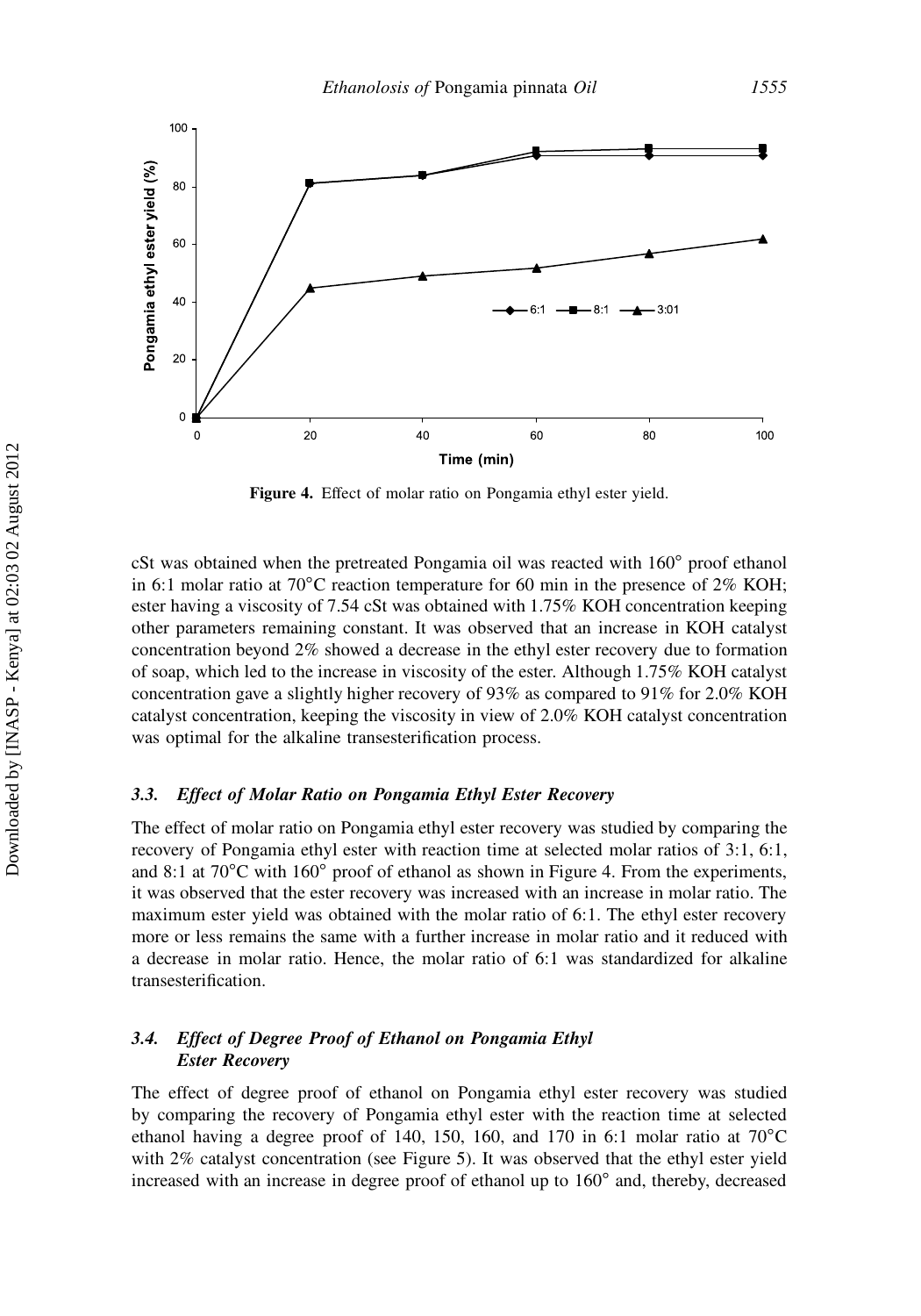

Figure 5. Effect of degree proof of ethanol on Pongamia ethyl ester yield.

with an increase in degree proof of ethanol due to incomplete dissolution of catalyst concentration. Hence,  $160^\circ$  proof of ethanol that gave a maximum yield with less viscosity was standardized for the alkaline transesterification process.

# 3.5. Effect of Reaction Temperature on Pongamia Ethyl Ester Recovery

The effect of reaction temperature on Pongamia ethyl ester recovery was studied at selected reaction temperatures of 30, 60, 70, and  $80^{\circ}$ C with 2% catalyst concentration and 160° proof of ethanol in 6:1 molar ratio by comparing ethyl ester yield with reaction time as shown in Figure 6. It was observed that the ester yield was increased with an increase in reaction temperature up to  $70^{\circ}$ C, which is near the boiling point of ethanol. The ester recovery after  $70^{\circ}$ C decreases due to increased saponification of glycerides by the alkaline catalyst before completion of the alcoholysis. Hence,  $70^{\circ}$ C temperature reaction was standardized for the alkaline transesterification process.

# 3.6. Fuel Characteristic Properties of Pongamia Ethyl Ester

The Pongamia ethyl ester produced using the two-stage acid-base catalyst process was used to evaluate fuel characteristics as per the standards, which are shown in Table 2. It is evident from the table that the viscosity of Pongamia biodiesel was found to be 7.12 cSt, which is well within the limits of IS 1448 (1974b) specification of biodiesel. Its gross heat of combustion was found to be lower than that of diesel because of more inbuilt oxygen content. The flash point of Pongamia ethyl ester was 162°C, which is higher than that of conventional diesel. Hence, storage of ethyl ester and ethyl ester-diesel blends was safe as compared to diesel alone. The carbon and ash content of ethyl ester was found to be lower than diesel, which decreased the emissions during combustion in the engine cylinder. The acid value of the biodiesel was found to be  $0.64 \text{ mg KOH/g}$ , which was within the limit of IS 1460 (1974b) specification of biodiesel.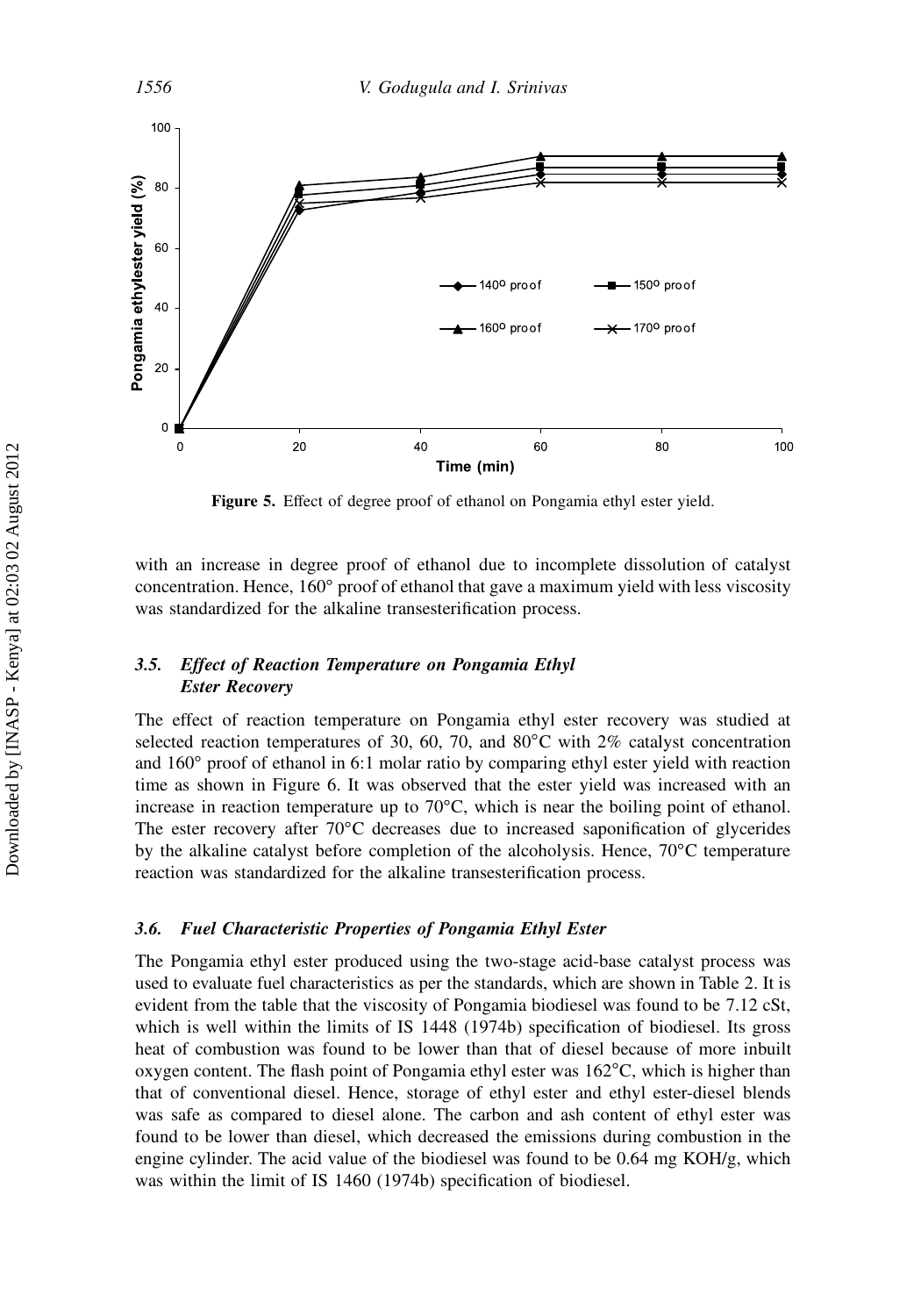

Figure 6. Effect of reaction temperature on Pongamia ethyl ester yield.

Table 2 Fuel characteristic properties of Pongamia biodiesel produced by two-stage acid-base catalyst process

| Characteristic properties          | Limits        | Test standards         | <b>Biodiesel</b><br>quality |
|------------------------------------|---------------|------------------------|-----------------------------|
| Relative density at $15^{\circ}$ C | $0.87 - 0.90$ | IS: 1448 [P: 32]: 1992 | 0.891                       |
| Kinematic viscosity at 38°C, cSt   | $2.0 - 7.5$   | IS: 1448 [P: 25]: 1976 | 7.12                        |
| Flash point, °C                    | >100          | IS: 1448 [P: 32]: 1992 | 162                         |
| Fire point, $^{\circ}C$            |               | IS: 1448 [P: 32]: 1992 | 169                         |
| Cloud point, °C                    |               | IS: 1448 [P: 10]: 1970 | 22.                         |
| Pour point, $^{\circ}C$            |               | IS: 1448 [P: 10]: 1970 | 9                           |
| Ash content, %                     | 0.02          | ASTM D <sub>482</sub>  | 0.0097                      |
| Carbon residue, %                  | 1.0           | <b>ASTM D189</b>       | 0.816                       |
| Acid value, mm KOH/g               | 0.8           | <b>ASTM D974</b>       | 0.64                        |
| Gross heat of combustion, MJ/kg    |               | IS: 1448 [P: 6]: 1984  | 38.74                       |

# 4. Conclusions

The experimental results revealed that the Pongamia oil reacting with 0.35 v/v ethanolto-oil at 70<sup>o</sup>C temperature in the presence of  $1\%$  H<sub>2</sub>SO<sub>4</sub> for a 1-h reaction time reduced the acid value from 16.02 to 1.98 mg KOH/g in the pretreatment process. The alkalinecatalyst transesterification of pretreated Pongamia oil reacting with 160° proof of ethanol in a 6:1 molar ratio in the presence of  $2\%$  KOH at  $70^{\circ}$ C reaction temperature for a 1-h reaction time gave the highest ethyl ester recovery of 91% with the lowest viscosity of 7.12 cSt. The fuel characteristics of Pongamia ethyl ester produced at optimum parameters were inline with standards specified by the Bureau of Indian Standards, New Delhi.